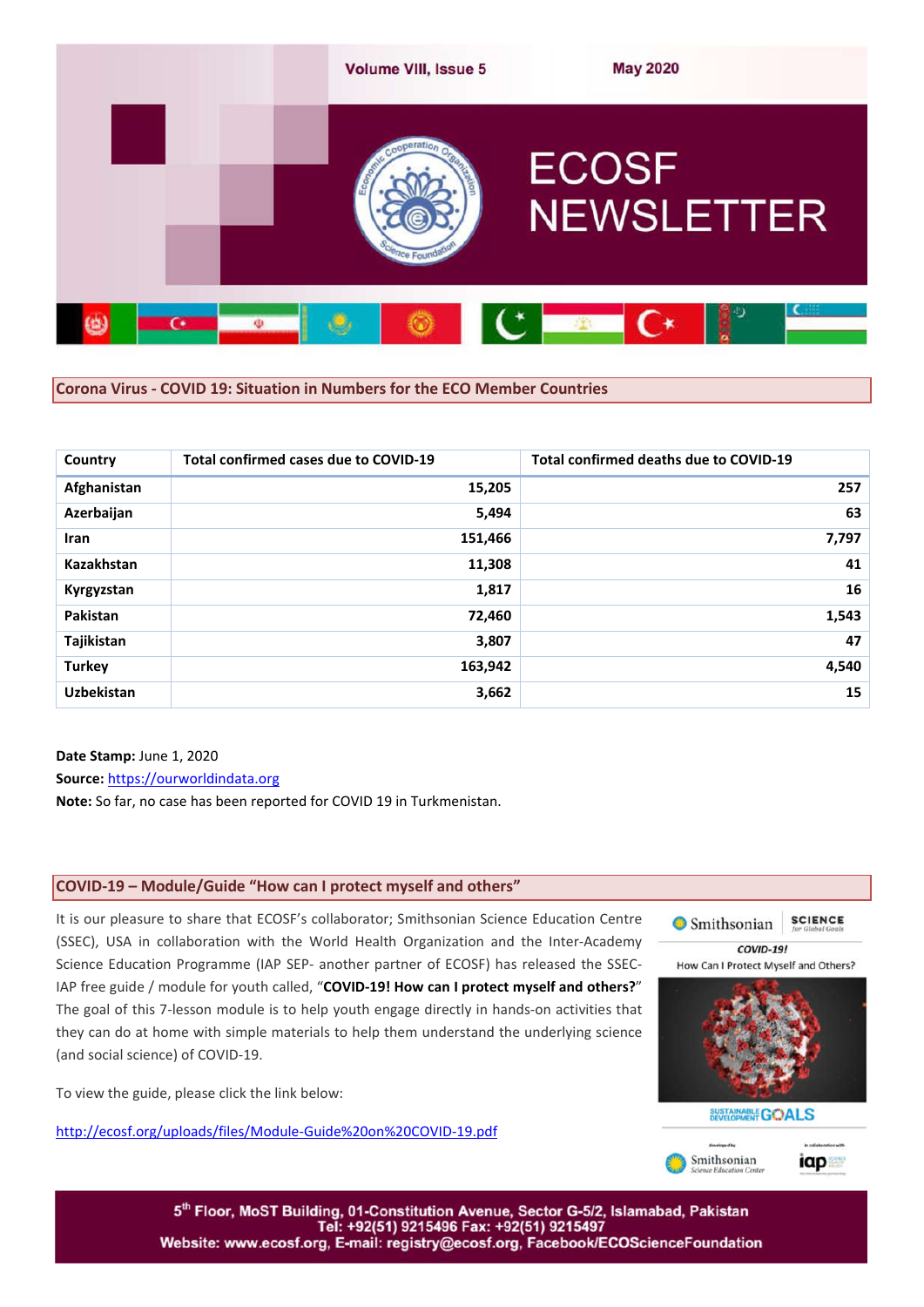**ECOSF collaborated with the Mustafa Science and Technology Network to co-organize the 7th Science and Technology Exchange Program (STEP)**

ECOSF collaborated with the Mustafa Science and Technology Network to co-organize the virtual summit entitled "Scientific and Technological Collaboration Facing Coronavirus Challenges" during the  $7<sup>th</sup>$  Science and Technology Exchange Program (STEP) on May 18 and May 28, 2020. The virtual summit underscored the importance of sharing valuable knowledge, experiences, and achievements during this critical time, and to provide the best possible platform the Coronavirus research and scientific resource during the 7th STEP.

The virtual summit provided an opportunity to the scientists and medical professionals from across the Islamic World to exchange and share the experiences, the achievements and discoveries, technological innovations as well as strategies to address the global challenge of the COVID-19 with effective cooperation and synergy.



During the Summit, President ECOSF Prof. Dr. Manzoor Hussain Soomro participated in the senior official round table session entitled, "Post-Coronavirus: Policies and Strategies for the second wave of Coronavirus". In his speech, Prof. Soomro stressed that there is a danger of 2nd wave of COVID-19 as it has happened in the Harbin area of North China and Singapore. If the 2nd wave happens in winter when we usually have flu all around, it can aggravate the situation beyond control of some countries. Prof. Soomro further proposed a two-pronged strategy to avoid and tackle any such situation with immediate focus on development of vaccines and therapeutics, and production and supply of PPEs, and secondly through enhanced Public Education and awareness and strictly following the precautionary SOPs.

Engr. Khalil Raza Scientific Officer ECOSF also participated in a panel discussion on "Scientific & Technological Networking in Facing the COVID-19 Challenges in the Islamic World". Mr. Raza underscored that the International collaborations across scientists and experts are a powerful way of bringing evidence and scientific consensus to the attention of policymakers to make informed decisions grounded on evidence-based research. Thus, COVID-19 is really a call for reinforced Scientific Collaboration. At the end, Mr. Raza presented his recommendation with appreciation to MSTN and request to Member Countries to fund and scale up research for medical treatment and vaccine development for COVID-19.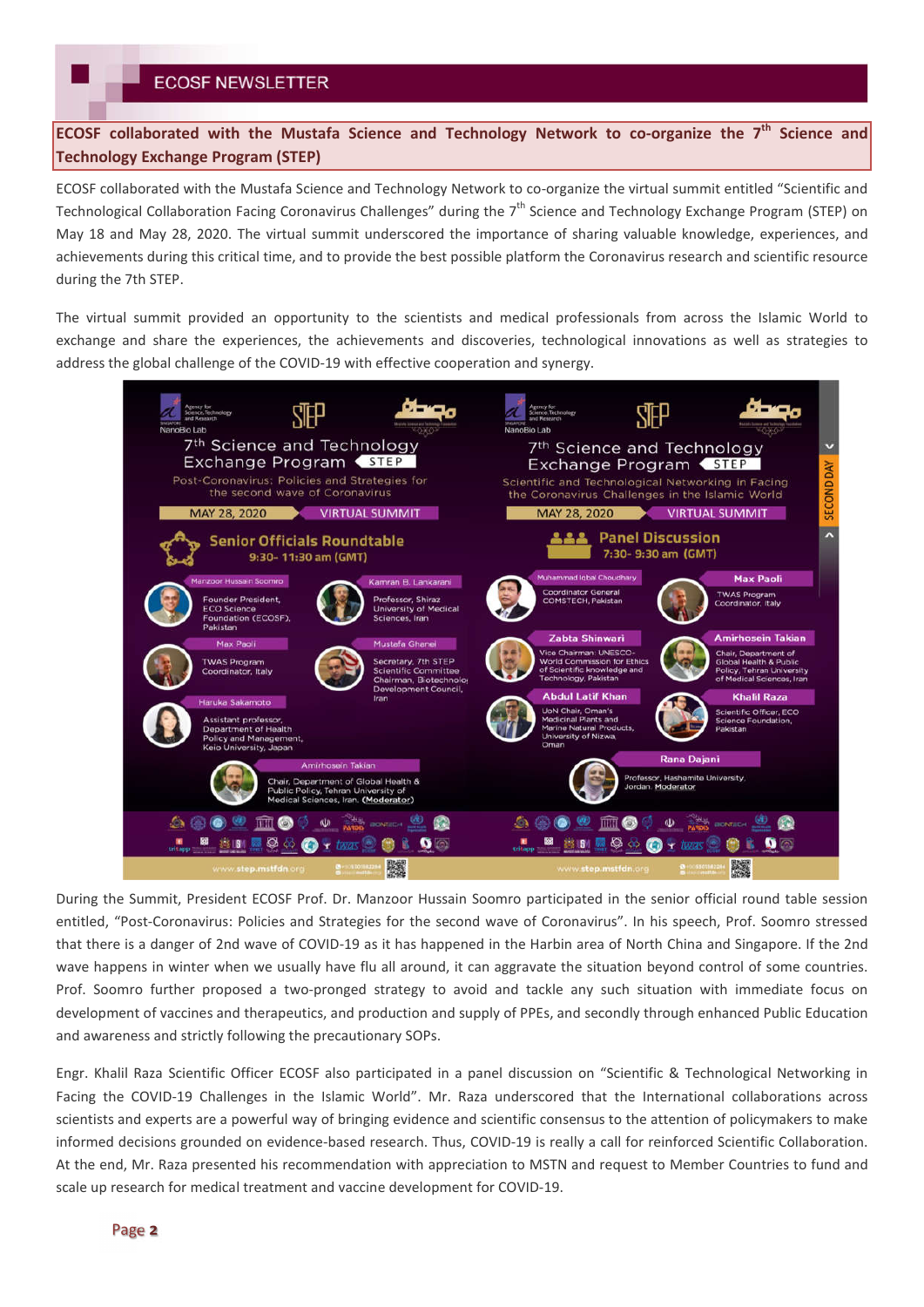## **2nd Session of Online STEM Camp**

After the overwhelming response by the students/families during 1st Session of Online STEM Camp/Online Family Science Camp held in April 2020, 2nd Session of Online STEM Camp will be held from 1 June 2020. The Camp is jointly organized by ECOSF and Pakistan Science Club (PSC). The Theme of 2nd Session is "Be a Maker". During this session, students/families will be assigned to make following projects:

- Telescope
- Motor propeller car
- Worm Robot
- Hovercraft
- Air Cooler
- Water pump
- USB table fan

The session will be live on youtube https://youtu.be/1p7AcQojFJw

For communication and Q&A Google Meeting https://meet.google.com/(forregisterdmembers only) will be used.



## **ECOSF in collaboration with IRP organized a webinar on "COVID-19: Impact on Energy and Environment in Pakistan"**

ECOSF in collaboration with Institute of Research Promotion (IRP), University of Sialkot and Riphah Institute of Public Policy and other partners co-hosted a webinar on the "COVID-19: Impact on Energy and Environment in Pakistan" on May 5, 2020. Engr. Khalil Raza Scientific Officer ECOSF an expert on sustainable energy participated as a speaker on behalf of the Foundation.

Mr. Raza in his talk said that COVID-19 has disrupted the global energy supply and demand. The global pandemic has generated shockwaves with an unprecedented impact on the oil markets and pushed the price to negative region, never seen in the history of the oil market. This is causing extreme turbulence in the market where major oil exporting countries will see devastating impacts. However, the lower oil prices could be beneficial for the net importing economies including Pakistan, he added.

Mr. Khalil Raza also shared that COVID-19 has suppressed the electricity demand by roughly 25-30% in Pakistan during the lockdown. Although, this is a temporary effect and might see increase in demand if lockdown is lifted and increasing cooling load in the summer season in the country, he said.

**Academic Response to COVID-19:** w Universities Play Entrepreneurial Role Date: May 05, 2020  $Time 120$ **COVID-19: Impact on Energy and Environment in Pakistan Who Should Attend? Joining Link** Speaker **Faculty Members** Mr. Khalil Raza Zoom Meeting ID Research Scholar 881-5084-5404 n Ora Professionals

Mr. Khalil also provided insight on improved air quality due to lower

vehicular and industrial emission during the lockdown. This is again a temporary effect and will be back to normal if lockdown is lifted in the country. He called for policy measures to reduce the impact of emissions to address the environmental and climate change issues. Later Mr. Kamil Qudus an energy expert also joined the webinar and he presented his analysis on the subject. At the end, participants were given an opportunity for Q&A and discussion.

The webinar can be accessed at https://www.facebook.com/irpresearch/videos/266955797768321/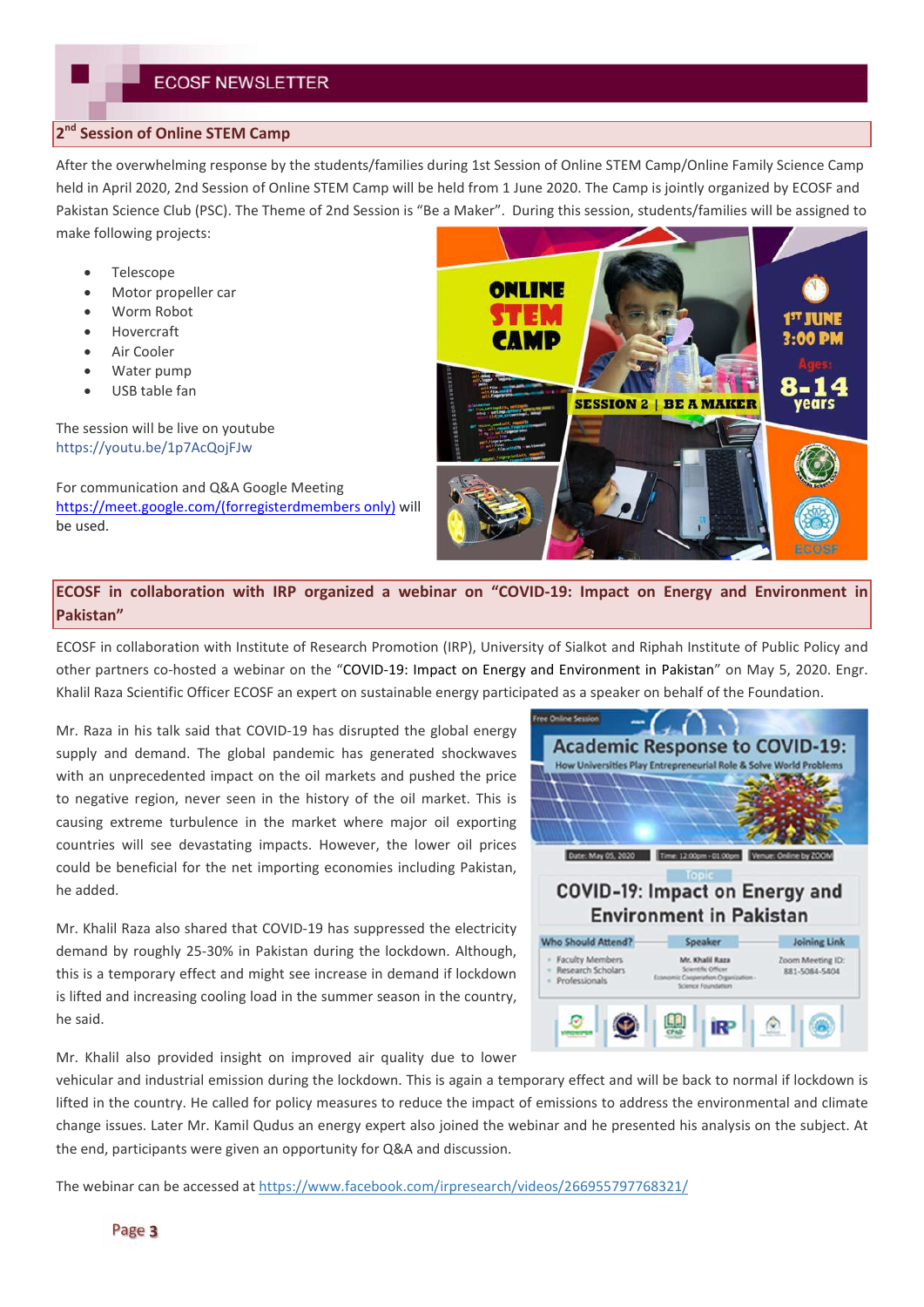## **ECOSF NEWSLETTER**

**President ECOSF participated as an invited speaker in the webinar "Science to Enable and Empower Asia Pacific for COVID-19 response" organized by the UNESCO Regional Science Bureau for Asia and the Pacific**



Science to Enable and Empower Asia Pacific for COVID 19 response, a special webinar was held by UNESCO Jakarta Office supported by the Japanese Funds-in-Trust (JFIT) and Malaysia Funds-in-Trust (MFIT) on Tuesday, 19 May 2020, via video conferencing, in order to take stock of the impact of the pandemic on UNESCO's regional science networks, and to discuss on how to respond to the challenges. Registered participants were 1,627 from across 24 countries.

The webinar was officiated by Prof. Yasuto Tachikawa, representing Japanese National Commission for UNESCO, Mr. Mohammad Sanusi Abdul Karim, Secretary-General of Malaysian National Commission for UNESCO and Prof. Shahbaz Khan, Director of UNESCO Office in Jakarta and Regional Bureau for Science. On behalf of ECOSF, its President Prof. Dr. Manzoor Hussain Soomro participated as an invited speaker in the webinar.

In his remarks, President ECOSF Prof. Dr. Manzoor Hussain Soomro underscored that the COVID-19 has exposed the fragile limits of healthcare facilities and infrastructures around the world. Prof. Soomro shared the status of healthcare and ICT infrastructure in the 10 ECO Member Countries and their response during this pandemic. He further underlined that the COVID-19 pandemic requires decisive and swift actions to respond to this overwhelming challenge. He urged the Member Countries to increase the budget allocations for the health and science sectors and make significant investments in Science, Engineering, Technology and Innovation and Science Education in order to build the human and institutional capacities.

The discussion was held around Youth in Science, Engineering, Technology, and Innovation (SETI) for Disaster Risk Reduction (DRR); Open Science, Technopreneurship and Science Communication; Water and Environmental Sciences and UNESCO's sitebased networks. Colleagues from 11 UNESCO Offices and HQ SC sector also presented their views and future directions in response to the ideas shared by stakeholders.

The main output of the webinar is the "Asia Pacific Statement of Action" by the UNESCO Science Family in Asia and the Pacific in Response to COVID-19 Challenges. These set of recommendations reaffirm that UNESCO alongwith its partners including the ECOSF and its science networks will work collaboratively to mobilize scientific research and innovation across Asia and the Pacific.

The webinar can be accessed at https://www.facebook.com/watch/live/?v=1585510561649754&ref=watch\_permalink

### Page 4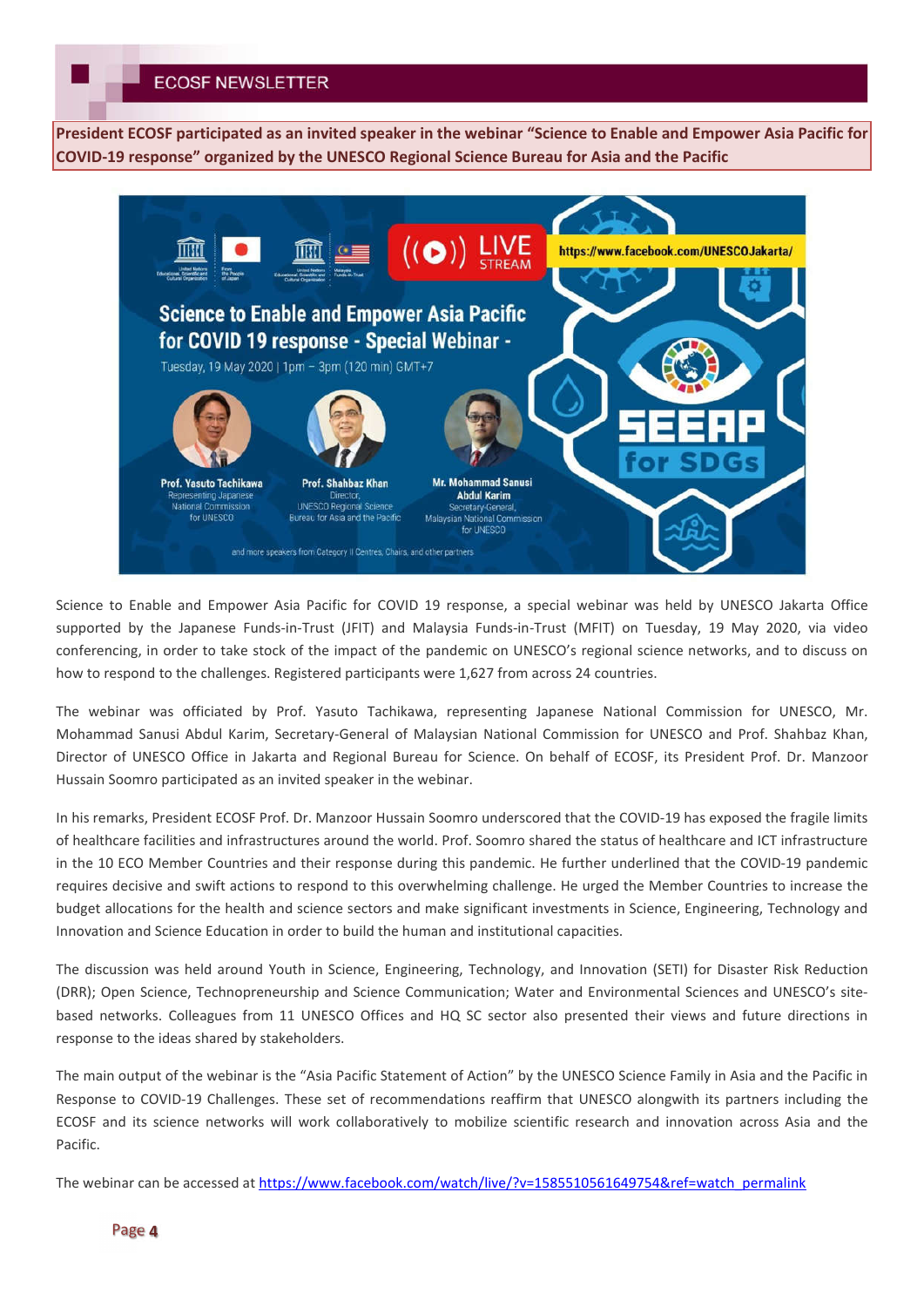## **ECOSF joined the Webinar entitled, "COVID-19 Epidemiology, Evidence Based Policy and Prospects for Vaccine" arranged by COMSTECH-ICCBS**

A webinar entitled, "COVID-19 Epidemiology, Evidence Based Policy and Prospects for Vaccine" was arranged by the COMSTECH on May 6, 2020. A large of number of doctors, scientists, educationists, health personnel and senior managers attended the online seminar. Prof. Manzoor Soomro President ECOSF was also among the participants and contributed in the discussions.

Prof. Iqbal Chaudhry, Coordinator General of COMSECH and Director ICCBS of the University of Karachi Pakistan opened the webinar and welcomed all the online participants. He also thanked the sole speaker of the webinar Dr. Saad Omer of Yale Institute of Global Health, Yale-USA for a presentation on the topic. Prof. Chaudhry hoped that the presentation would benefit the Muslim Ummah and humanity at large.

Dr. Saad Omer in his presentation shared that the novel corona virus is not first pandemic which the world is facing currently but in the past more deadly pandemics have been faced by the world, such as Plague, Spanish Flu, Measles, SARS, etc. He



further said that after the outbreak of SARS COV-2 (COVID-19) in China in Dec 2019, currently USA has become the epicenter of the virus, followed by Europe. More than 3.5 million people have been affected world over which tells us how much the world system is fragile.

He also shared that the rate for infectious from primary cases to secondary is about 2 to 3 persons in COVID-19 whereas Measles had the rate of 15 persons, means more deadly and dangerous than COVID-19.

In his presentation, Dr. Omer also said that we continue to learn from the virus every day and every week. If we have a gap to assimilate the ability to emerging information and policy making, we make bad decisions and if we empower the scientists to devise the policy and make decisions, we can lessen the gap and take better decisions, said Dr. Omer. There should not be false assurance and a clear policy should be followed. The spread of scientific and public misinformation is common in the era of pandemics so we have to safeguard and minimize the misinformation, so that we can reduce the risks. He also opined that dealing with any pandemic, needs to be pre-emptive; otherwise the damages become uncontrolled.

Dr. Omer further said that for dealing COVID-19, extensive testing should be done, house hold transmission should be reduced, social distancing be maintained and additional treatment options be utilized to enhance the immunity of people.

Dr. Saad also defined the vaccine and its development processes in detail and said that it has various stages such as; pathogen identification & isolation, candidate design, animal testing, approval of the vaccine by drug regulators and then trials of vaccine on humans. The whole process is complex and needs extensive care otherwise the results can be inversed.

## **UN-DESA Webinar- "Strengthening Science and Technology and Addressing Inequalities in the COVID-19 era", ECOSF also participated**

UN Department of Economic and Social Affairs (DESA) organized a webinar on "Strengthening Science and Technology and Addressing Inequalities in the COVID-19 era" on May 06, 2020. The webinar discussed as to how effective scientific partnerships and collaborations could be catalysed and scaled up in the COVID-19 era to address the COVID-19 pandemic. The webinar was moderated from New York- USA and participated by a number of scientists, researchers, government officials, private sector and development practitioners across the world.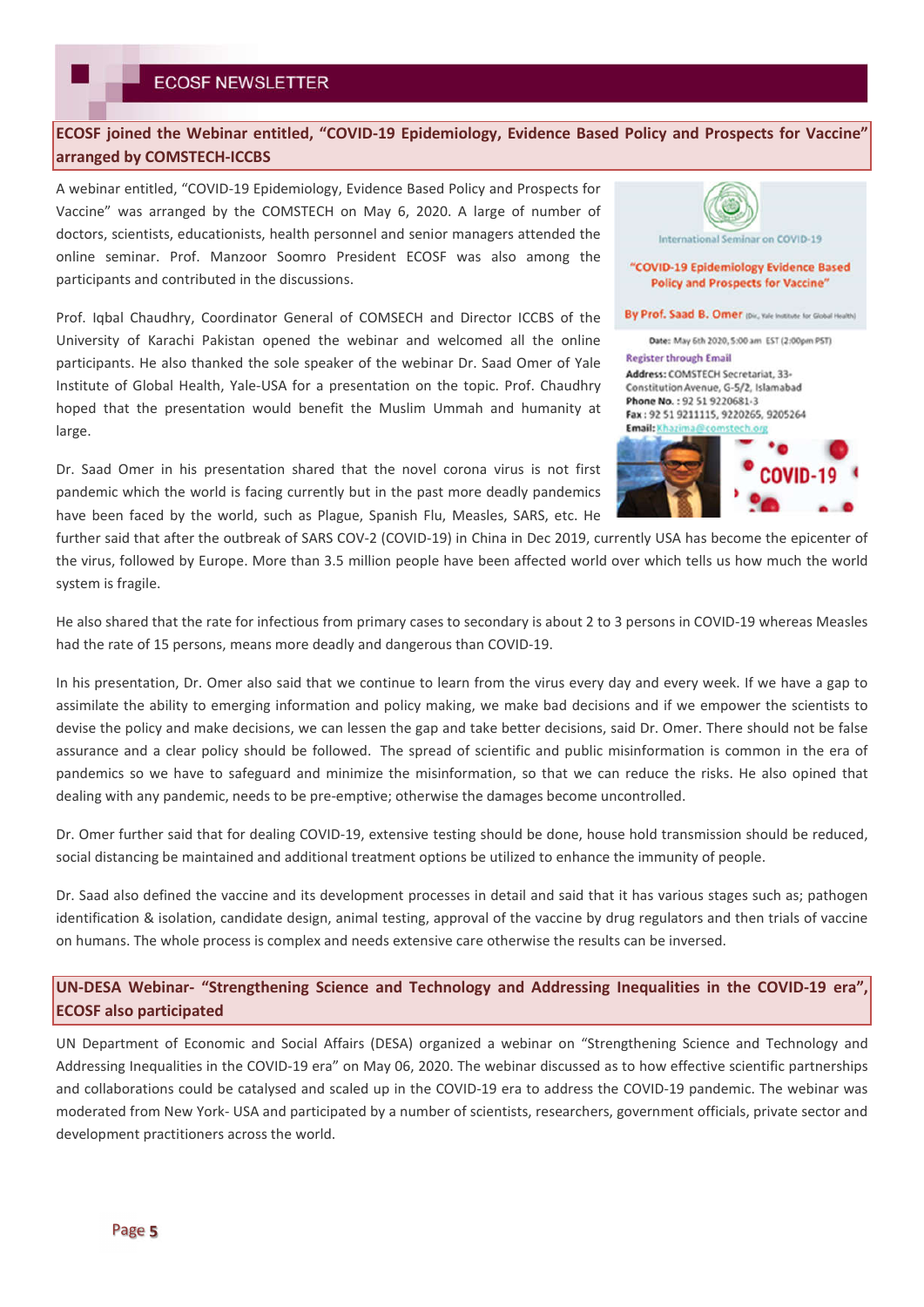## **ECOSF NEWSLETTER**

The wide range of speakers and experts laid out new and innovative partnership opportunities to curb the pandemic, safeguard business, and accelerate global research and innovation. On behalf of ECOSF, President Prof. Manzoor Hussain Soomro and Scientific Officer Engr. Khalil Raza participated in the webinar.

Ms. Maria-Francesca Spatolisano, Assistant Secretary-General for Policy Coordination and Inter-Agency Affairs, UN DESA made her welcoming remarks. H.E. Ms. Spatolisano called for practical joint efforts by international development partners and the governments around the world to deliver on the ground solutions to suppress COVID-19 transmission and save lives. Ms. Maria-Francesca Spatolisano was later joined by Mr. Fabrizio Hochschild-Drummond, Special Adviser to the UN Secretary- General on the Preparations for the Commemoration of the United Nations 75th Anniversary. Mr. Hochschild-Drummond emphasized over the need to increase the internet and broadband connectivity in the marginalized communities during the pandemic.



# **Webinar: Strengthening Science and Technology** and Addressing Inequalities in the COVID-19 era

## WEDNESDAY, 6 MAY 2020, 10 A.M.-12 P.M. EDT

Later, Mr. Shantanu Mukherjee, Chief, Integrated Policy Analysis Branch, Division for Sustainable Development, UN DESA, and Mr. Deniz Susar, Governance and Public Administration Officer, Digital Government Branch, Division for Public Institutions and Digital Government, UN DESA delivered their talks. The webinar presented a set of recommendations, drawing upon the emerging response to the pandemic. Each of these recommendations is critical to recovery from the pandemic, as also strengthening the contributions of science towards the Sustainable Development Goals (SDGs). The recommendations are listed below:

- 1. Strengthen national capacities for science-based decision making across all countries
- 2. Enhance public trust in science
- 3. Share knowledge and data to promote collaborative research
- 4. Ensure universal access to solutions
- 5. Act with greater urgency on global scientific assessments

## **UNESCO-PAS Webinar on "COVID-19 and OPEN Science" joined by ECOSF**

A webinar on "COVID-19 and Open Science" was jointly organized by the UNESCO Pakistan and Pakistan Academy of Sciences on May 11, 2020. The webinar provided a platform to exchange ideas and experiences on potential benefits of open science that could help global community to provide evidence-based decision-making and how Pakistan can take benefit from the Open Science. Prof. Zabta Khan Shinwari the UNESCO Vice Chair for World Commission on Ethics of Science and Technology (COMEST) and member of Pakistan Academy of Sciences (PAS) moderated the webinar discussion. On behalf of the ECOSF, the President along with his team members; Mr. Khalil Raza and Mr. Ghulam Abbas Rahar participated in the webinar.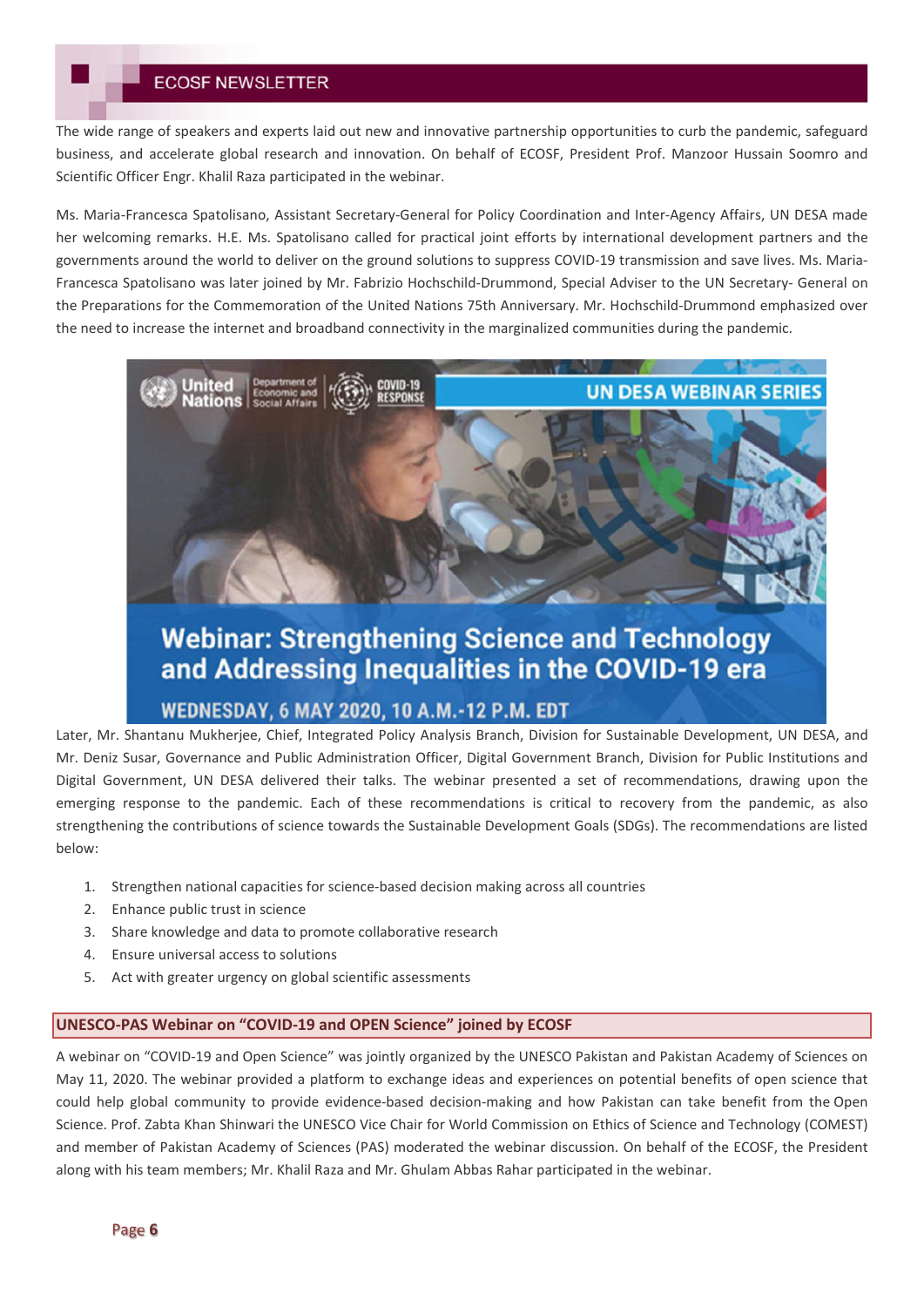## **WEBINAR ON COVID19 AND OPEN SCIENCE**



Monday, II May 2020 at 10.00 am (Pakistan Standard Time)

The webinar will provide a platform for dialogue and share experiences and lessons learnt on how science has informed evidence-based decision-making and how Pakistan can take benefit from open science



Ms. Patricia McPhillips Director UNESCO Islamabad in her opening remarks assured that UNESCO remains an active player in promoting science as a public good and the foundation to fight against the current pandemic. Ms. McPhillips also shared that UNESCO held its 40th session of UNESCO's General Conference with participation of 193 Members States for the development of an international standard-setting instrument on Open Science. This instrument on Open Science relies on an inclusive, transparent and consultative process involving all countries and all stakeholders, she said.

Prof. Qasim Jan President PAS in his remarks underscored the significance of Open Science to fight against the COVID-19. Prof. Jan shared that the PAS can play its role as central platform for open science to Pakistani scientific community, and he welcomed recommendations to solidify this initiative. He further called for global collaboration and sharing of scientific data for evidencebased decision-making during the pandemic.

Dr. Tariq Banuri, Chairman Higher Education Commission of Pakistan in his remarks underlined that access to knowledge and science with international collaboration is critical for the sustainable development. He further shared that HEC being a publicly funded organization provides an open access to knowledge, research and data. He concluded that open access is an important to achieve an inclusive society and efforts must be undertaken to reduce the digital divide in the country.

Prof. Shahbaz Khan Director UNESCO Regional Science Bureau for Asia Pacific in Jakarta underscored that concrete measures on Open Access and Open Data to bring citizens closer to science. Prof. Khan shared a number of initiatives undertaken by the UNESCO towards proposing innovative solutions and contributions towards addressing the COVID-19. He acknowledged the contribution of ECOSF and its President Prof. Soomro towards common objectives of UNESCO and ECOSF.

Maj. Gen. Dr. Aamer Ikram the Executive Director of National Institute of Health (NIH- Pakistan) shared that Government of Pakistan has prepared the National Action Plan to fight COVID-19. This document is an open document and accessible to all. He concluded that open science is vital for scientific collaborations, especially towards the vaccine or drug development for the corona virus.

Prof. Saeed Khan Focal Person, COVID-19, DOW University of Health Sciences Karachi, highlighted the significance of open science and how it has benefited Pakistan during the initial outbreak of this pandemic. The genomic sequence of this virus led to development of indigenous diagnostic kits in Pakistan. Prof. Khan called for integrated training and resource mobilization to help the young scientists, researcher and health professionals in combating the COVID-19.

At the end, participants were given an opportunity for Q&A and further discussion; wherein ECOSF also contributed.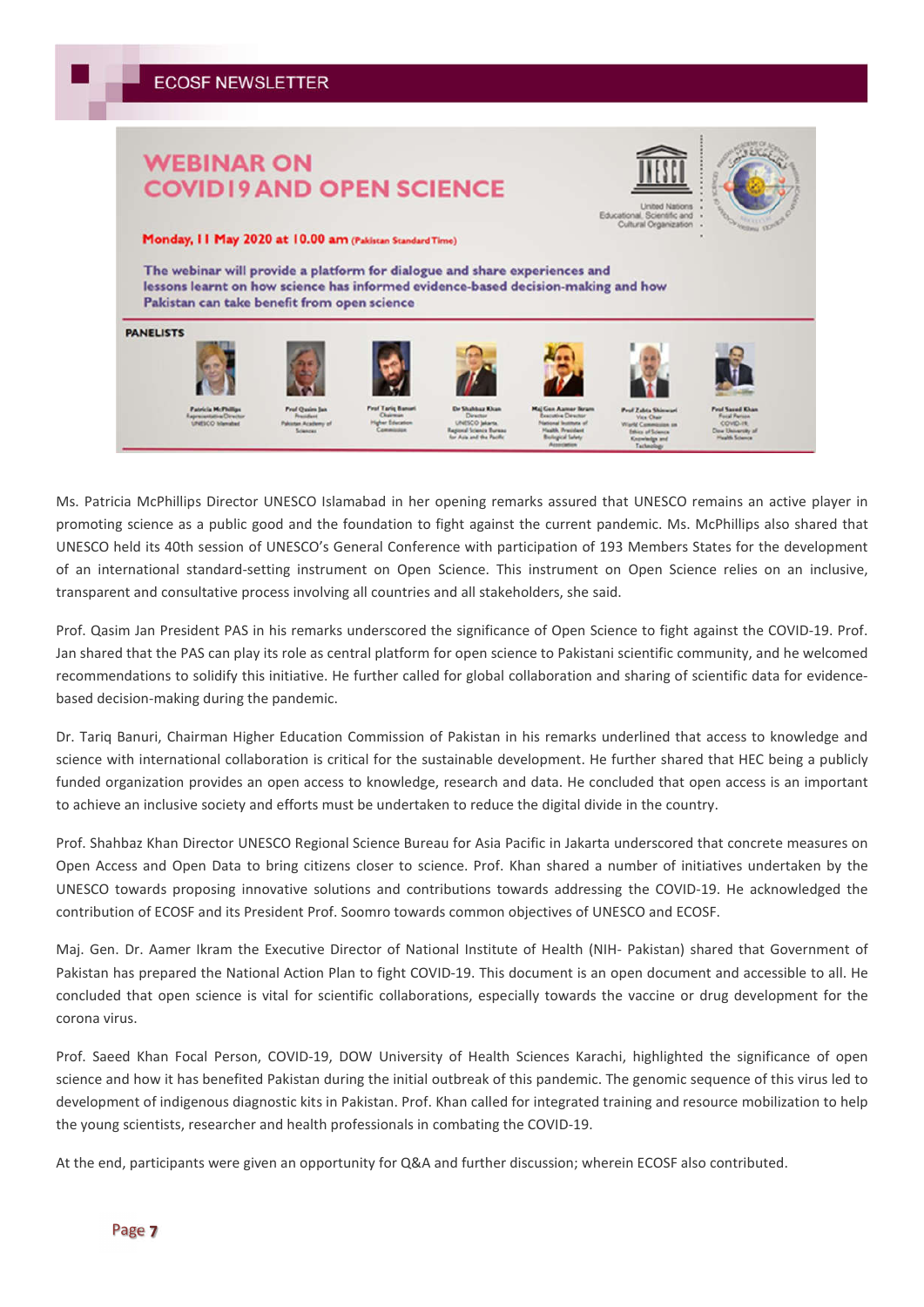## **ECOSF participated in a webinar on "Aid, Development and the Lessons of History: Urban Reconstruction under Ayub Khan"**

Pakistan Institute of Development Economics (PIDE) organized a webinar on "Aid, Development and the Lessons of History: Urban Reconstruction under Ayub Khan" on May 7, 2020. Dr. Markus Daechsel, Reader of History at Royal Holloway College, University of London was the main speaker in the webinar, which was moderated by Dr. Nadeem ul Haque, Vice Chancellor PIDE. President ECOSF, Prof. Dr. Manzoor Hussain Soomro also participated in the webinar.

The webinar discussion mainly centered around the way Pakistan became so dependent on foreign consultants and that the trend seems to growing upwards in the developing world. Dr. Daechsel drew some pertinent conclusion about the inevitability of international



development and the value of aid and explained which lessons should not be taken from the development history.

During the Q&A session, President ECOSF Prof. Soomro raised a question to the speaker as to how important is the inclusion of History including development history in the curricula of schools and universities especially in Science and Technology or Engineering, for sustainable development and societies? Dr. Daechsel responded that it is very important to teach history but one needs to be cautious to avoid miscommunication or misunderstanding by the scientific community for they may over-push their theories.

Webinar can be accessed at: https://www.youtube.com/watch?v=3Ihkj7Cw-mM&feature=youtu.be

## **Pakistan Society of Nematologists (PSN) meets virtually- Prof. Dr. Manzoor Hussain Soomro relinquishes the responsibilities of President PSN**

The newly elected Executive Council of Pakistan Society of Nematology (PSN) met online on 16 May 2020.

The elections of PSN were held in March 2020 but due to COVID-19 restrictions, the newly elected officers could not have formal meeting; therefore, an online meeting was organized and chaired by the newly elected President of PSN Prof. Dr. Tariq Mukhtar and moderated by the newly elected Secretary General Dr. A. Mubeen Lodhi.

At the outset condolence prayers (Dua-e-Maghfirat) were offered for the departed soul of former Secretary General PSN, Prof. Dr. Shahina Fayyaz who passed away earlier during the year.

Afterwards the out-going President Prof. Dr. Manzoor Hussain Soomro was invited for opening remarks. Prof Soomro congratulated the newly elected body of PSN and acknowledged the historical contributions of Dr. Shahina Fayyaz in the field of Nematology in Pakistan, who had been the Director of National Nematological Research Center at University of Karachi and the Managing Editor of Pakistan Journal of Nematology (PJN).

Subsequently the meeting agenda was taken up and following decisions were made with consensus.

- Prof .Dr. Manzoor Hussain Soomro was requested to be the Patron -in-Chief of PSN and Editor -in-Chief of Pakistan Journal of Nematology as well as the Counsellor of International Federation of Nematological Societies (IFNS).
- Prof. Dr. Saleem Shahzad of the University of Karachi will replace Dr. Shahina Fayyaz as the Managing Editor of PJN.
- A PSN Endorsement/Trust Fund would be established with voluntary funds from PSN members, well-wishers and philanthropists for promotion of the Science of Nematology in Pakistan. To start with the participants of meeting pledged one-time contribution of at least Rs.10,000. Prof. Soomro pledged Rs.100,000 for the PSN Fund.
- A Gold Medal in the name of Dr. Shahina Fayyaz along with certificate and cash to be awarded every year to the best young Nematologist of up to the 40 years of age.

Page 8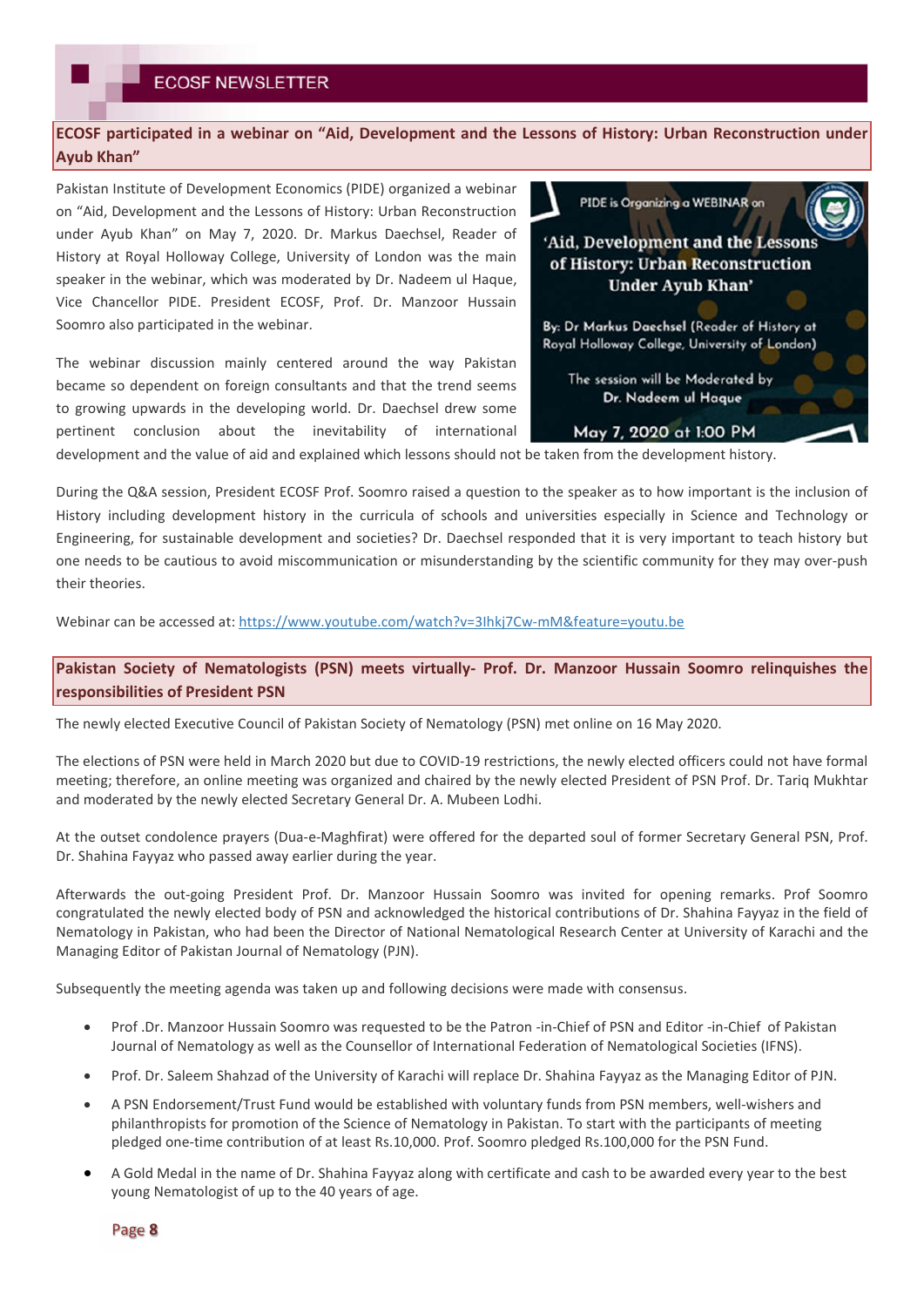## **UNESCO and U-INSPIRE Alliance Shared Practical Experience of Asia and the Pacific Youth and Young Professionals activities on COVID-19**

A webinar on Youth and Young Professionals engagement on COVID-19 was organized on May 15, 2020 which brought together 186 participants to learn of practical experience and good practices of 12 Youth and Young Professionals in Asia and the Pacific in addressing the global disaster of COVID-19. The Regional Science Bureau for Asia and The Pacific, UNESCO Office Jakarta, jointly with the U-INSPIRE Alliance organized the webinar.



Prof. Shahbaz Khan Director and Representatives UNESCO Regional Science Bureau for Asia and the Pacific, UNESCO Jakarta made

welcome remarks and highlighted the need to nurture a culture of innovation. The ongoing activities and science-based solutions explored and implemented by youth and young Professionals and participants from diverse SETI backgrounds during this pandemic should represent the lessons learnt and show how we can work together under difficult situations.

Mrs. Shamila Nair-Bedouelle, Assistant Director General of Natural Sciences Remarks, UNESCO underscored that the youth are crucial to the mandate of UNESCO to bring education, science, culture and communication to all people of the world. She stressed on the need to reflect on measuring how we can be better prepared using science, technology and innovation for better data collection and gathering, information sharing, identify the risk and develop risk scenarios, and make plan and implement the plan to cope against the risk of pandemic in the future.

The webinar shared 12 presentations of youth and young professionals' engagement in COVID-19 in the area of: Risk Communication and Community Awareness; Sharing information & empowering youth; Research and Studies; Assessment and Monitoring Tools; Creative Innovations; and Localized on the Ground Actions. On behalf of ECOSF its President Prof. Dr. Manzoor Hussain Soomro and along with his team participated in the webinar.

### **Turkey's Public Diplomacy Activities in Kyrgyzstan**

### *Courtesy of Eurasian Research Institute, Kazakhstan.*

Public diplomacy methods are becoming increasingly important for states to achieve their goals in line with their foreign policy agendas and strategies. Over the last 10 years, Turkey has also made considerable strides in its international relations, establishing new institutions and restructuring pre-existing ones. In this regard, Turkey's public diplomacy activities towards becoming a regional power began in 1992 through the Turkish International Cooperation and Coordination Agency (TIKA). After the establishment of Turkey's Office of Public Diplomacy in 2010, the activities evolved within a certain method and system.

Today Turkey implements an effective public diplomacy policy towards the public opinion of other countries through various institutions such as the Turkish Radio and Television Corporation, the Directorate of Religious Affairs, the Yunus Emre Institute, the Presidency for Turks Abroad and Related Communities (YTB), and Turkish Airlines. Turkey's foreign expansion process that began in the 1990s and multilateral active foreign policy trends have revealed the need to strengthen social and cultural ties, particularly with the Balkans and the Turkic Re-publics.

After the collapse of the Soviet Union, the Turkic Republics in Central Asia gained their independence, which allowed Turkey to initiate public diplomacy activities towards the countries in the region un-der the leadership of TIKA. This article will examine Turkey's public diplomacy in Kyrgyzstan among the Central Asian countries where Kyrgyzstan has an appropriate infra-structure for some regional and global powers to apply soft power.

### Read more:

https://eurasian-research.org/web/publications/Weekly-e-bulletin-20-01-2020-26-01-2020-No-243.pdf?1581679679